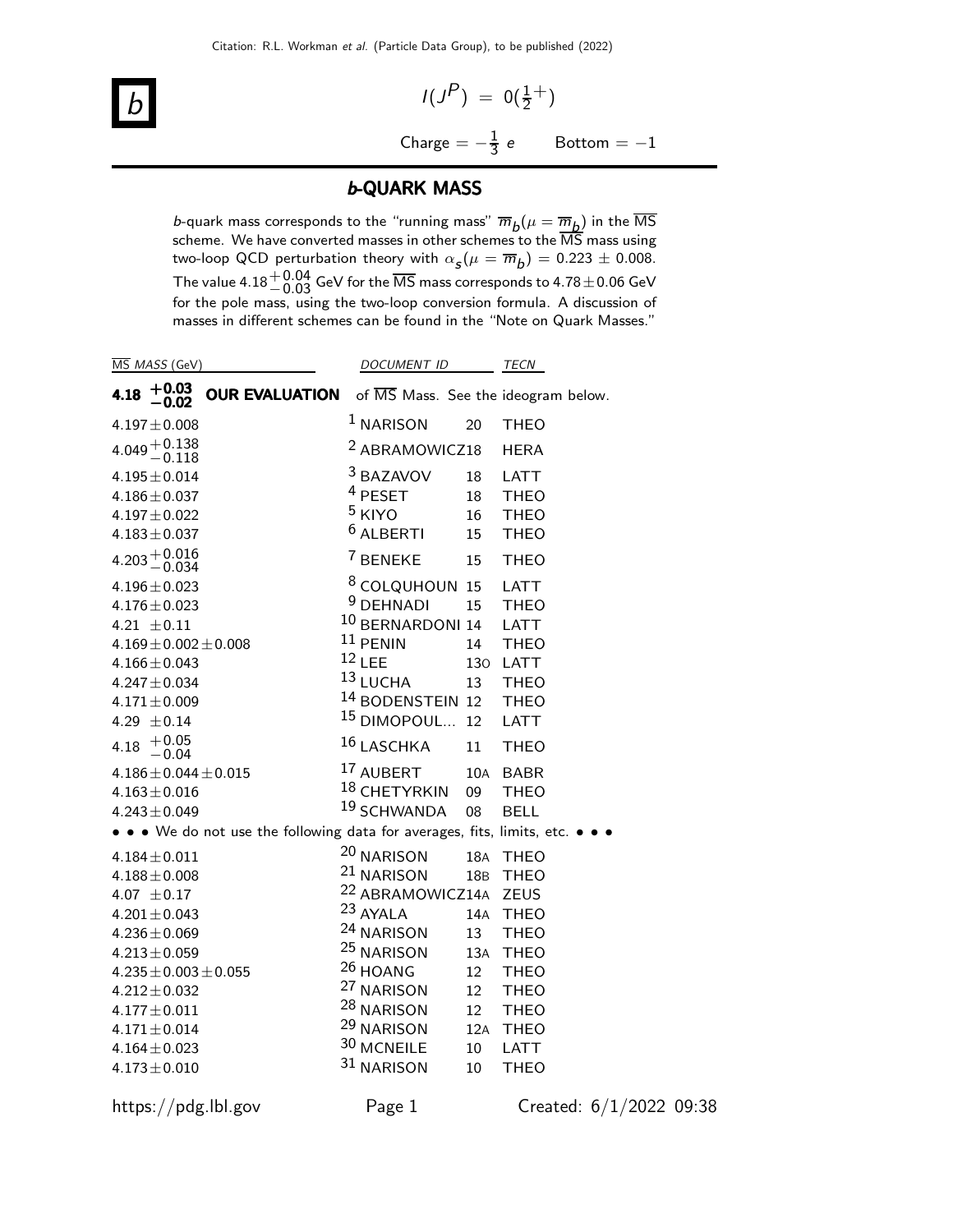

 $^1$  NARISON 20 determines the quark mass using QCD Laplace sum rules from the  $B_{\boldsymbol{c} }$  mass, combined with previous determinations of the QCD condensates and  $c$  and  $b$  masses.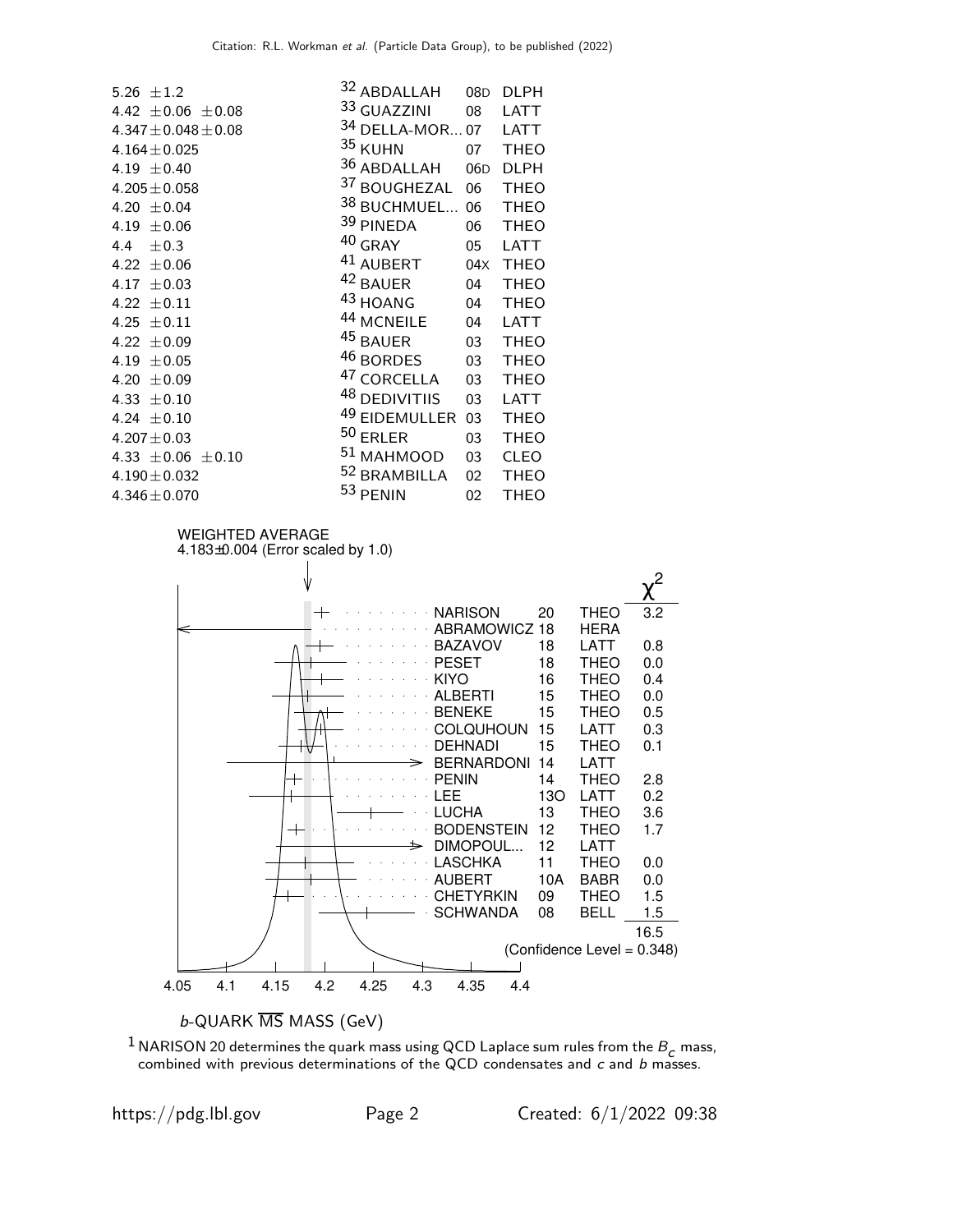- $^2$ ABRAMOWICZ 18 determine  $\overline{m}_b(\overline{m}_b) =$  4.049 $^+$ 0.104 $^+$ 0.090 $^+$ 0.001 from the production of  $b$  quarks in  $ep$  collisions at HERA using combined H1 and ZEUS data. The experimental/fitting errors, and those from modeling and parameterization have been combined in quadrature.
- $3$  BAZAVOV 18 determine the  $b$  mass using a lattice computation with staggered fermions and five active quark flavors.
- $^4$  PESET 18 determine  $\overline{m}_C(\overline{m}_C)$  and  $\overline{m}_b(\overline{m}_b)$  using an N3LO calculation of the  $\eta_C^{}$ ,  $\eta_b^{}$ and  $B<sub>c</sub>$  masses.
- $^5$ KIYO 16 determine  $\overline{m}_b(\overline{m}_b)$  from the  $\Upsilon(1S)$  mass at order  $\alpha_s^3$  (N3LO).
- $^6$  ALBERTI 15 determine  $\overline{m}_b(\overline{m}_b)$  from fits to inclusive  $B\to -X_c$  e $\overline{\nu}$  decay. They also find  $m_h^{\text{kin}}(1 \text{ GeV}) = 4.553 \pm 0.020 \text{ GeV}.$
- Find  $m_b$  (1 dev) = 4.333  $\pm$  0.020 dev.<br>
7 BENEKE 15 determine  $\overline{m}_b(\overline{m}_b)$  using sum rules for  $e^+e^- \rightarrow$  hadrons at order N3LO including finite  $m_c$  effects. They find  $m_b^{\text{PS}}(2 \text{ GeV}) = 4.532^{+0.013}_{-0.039}$  GeV, and  $\overline{m}_b(\overline{m}_b)$
- $= 4.193^{+0.022}_{-0.035}$  GeV. The value quoted is obtained using the four-loop conversion given in BENEKE 16.
- 8 COLQUHOUN 15 determine  $\overline{m}_b(\overline{m}_b)$  from moments of the vector current correlator computed with a lattice simulation using the NRQCD action.
- 9 DEHNADI 15 determine  $\overline{m}_b(\overline{m}_b)$  using sum rules for  $e^+e^- \rightarrow$  hadrons at order  $\alpha_s^3$ (N3LO), and fitting to both experimental data and lattice results.
- <sup>10</sup> BERNARDONI 14 determine  $m_b$  from  $n_f = 2$  lattice calculations using heavy quark effective theory non-perturbatively renormalized and matched to QCD at  $1/m$  order.
- $^{11}$  PENIN 14 determine  $\overline{m}_b(\overline{m}_b)=$  4.169  $\pm$  0.008  $\pm$  0.002  $\pm$  0.002 using an estimate of the order  $\alpha_s^3$  b-quark vacuum polarization function in the threshold region, including finite  $m_c$  effects. The errors of  $\pm 0.008$  from theoretical uncertainties, and  $\pm 0.002$  from  $\alpha_s$ have been combined in quadrature.
- <sup>12</sup> LEE 130 determines  $m_b$  using lattice calculations of the  $\gamma$  and  $B_s$  binding energies in NRQCD, including three light dynamical quark flavors. The quark mass shift in NRQCD is determined to order  $\alpha_{\scriptstyle\mathcal{S}}^2$ , with partial  $\alpha_{\scriptstyle\mathcal{S}}^3$  contributions.
- <sup>13</sup> LUCHA 13 determines  $m_b$  from QCD sum rules for heavy-light currents using the lattice value for  $f_B$  of 191.5  $\pm$  7.3 GeV.
- $^{14}$ BODENSTEIN 12 determine  $m_b$  using sum rules for the vector current correlator and the  $e^+e^- \rightarrow Q\overline{Q}$  total cross-section.
- 15 DIMOPOULOS 12 determine quark masses from a lattice computation using  $n_f = 2$ dynamical flavors of twisted mass fermions.
- $16$  LASCHKA 11 determine the *b* mass from the charmonium spectrum. The theoretical computation uses the heavy  $Q\overline{Q}$  potential to order  $1/m_{\overline{Q}}$  obtained by matching the short-distance perturbative result onto lattice QCD result at larger scales.
- 17 AUBERT 10A determine the *b* and *c*-quark masses from a fit to the inclusive decay spectra in semileptonic B decays in the kinetic scheme (and convert it to the  $\overline{\text{MS}}$  scheme).
- 18 CHETYRKIN 09 determine  $m_c$  and  $m_b$  from the  $e^+e^-\rightarrow Q\overline{Q}$  cross-section and sum rules, using an order  $\alpha_{\scriptstyle\mathcal{S}}^3$  (N3LO) computation of the heavy quark vacuum polarization.
- 19 SCHWANDA 08 measure moments of the inclusive photon spectrum in  $B \to X_s \gamma$  decay to determine  $m_b^{1S}$ . We have converted this to  $\overline{\text{MS}}$  scheme.
- <sup>20</sup> NARISON 18A determines  $\overline{m}_b(\overline{m}_b)$  as a function of  $\alpha_s$  using QCD exponential sum rules and their ratios evaluated at the optimal scale  $\mu = 9.5$  GeV at N2LO-N3LO of perturbative QCD and including condensates up to dimension 6–8 in the (axial-)vector and (pseudo-)scalar bottomonium channels.
- <sup>21</sup> NARISON 18B determines  $\overline{m}_b(\overline{m}_b)$  using QCD vector moment sum rules and their ratios at N2LO-N3LO of perturbative QCD and including condensates up to dimension 8.
- $^{22}$  ABRAMOWICZ 14A determine  $\overline{m}_b(\overline{m}_b) = 4.07 \pm 0.14 {+0.01 +0.05 +0.08 \atop -0.07 -0.00 -0.05}$  from the production of  $b$  quarks in  $ep$  collisions at HERA. The errors due to fitting, modeling,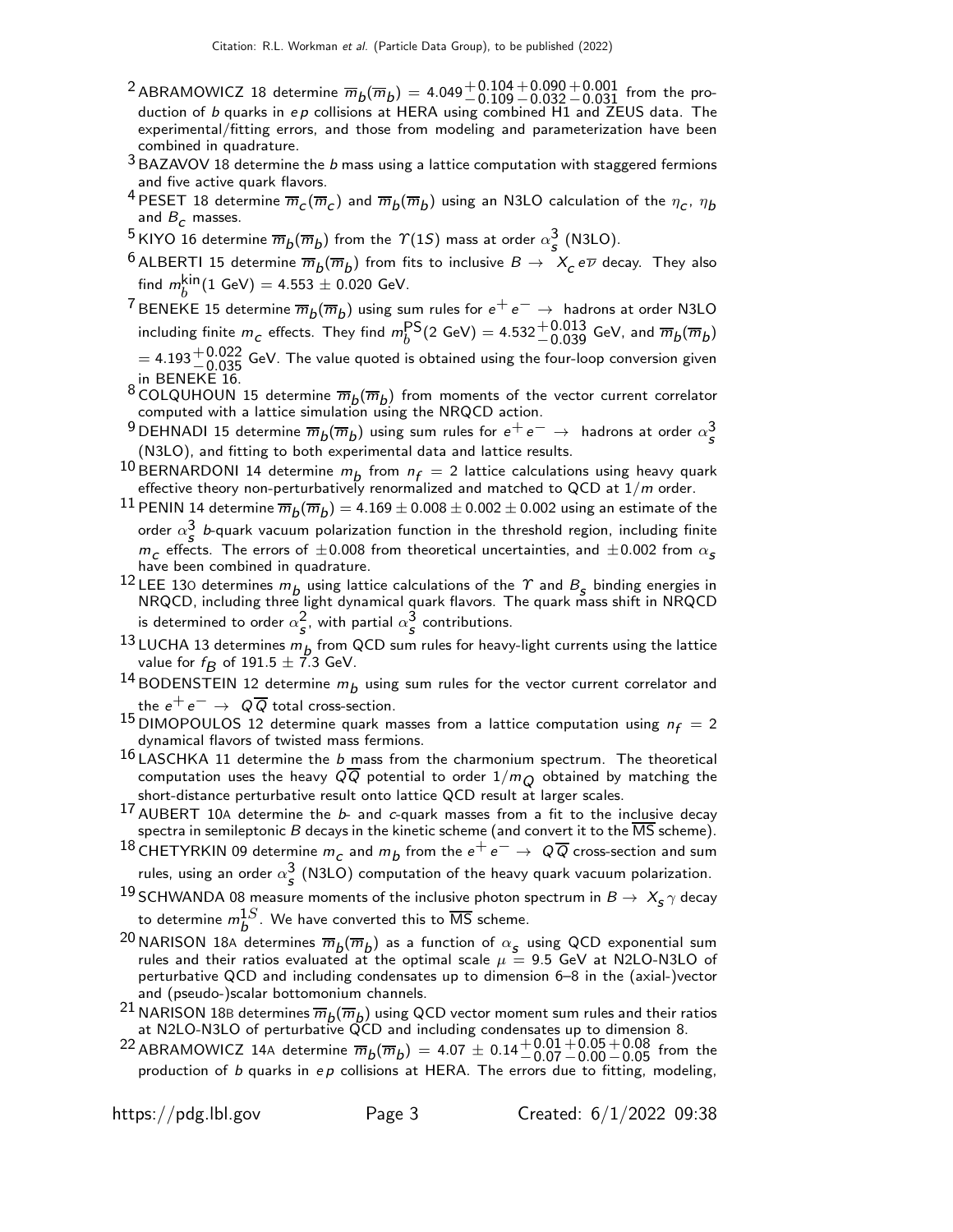PDF parameterization, and theoretical QCD uncertainties due to the values of  $\alpha_{\sf s}, m_{\sf c},$ and the renormalization scale  $\mu$  have been combined in quadrature.

- $^{23}$  AYALA 14A determine  $\overline{m}_b(\overline{m}_b)$  from the  $\varUpsilon(1S)$  mass computed to N3LO order in perturbation theory using a renormalon subtracted scheme.
- <sup>24</sup> NARISON 13 determines  $m_b$  using QCD spectral sum rules to order  $\alpha_s^2$  (NNLO) and including condensates up to dimension 6.
- $^{25}$ NARISON 13A determines  $m_b$  using HQET sum rules to order  $\alpha_{\scriptstyle{\mathcal{S}}}^2$  (NNLO) and the  $B$ meson mass and decay constant.
- <sup>26</sup> HOANG 12 determine  $m_b$  using non-relativistic sum rules for the  $\varUpsilon$  system at order  $\alpha_{\bm{s}}^2$ (NNLO) with renormalization group improvement.
- <sup>27</sup> NARISON 12 determines  $m_{b}$  using exponential sum rules for the vector current correlator to order  $\alpha_{\sf s}^{\sf 3}$ , including the effect of gluon condensates up to dimension eight.
- <sup>28</sup> Determines  $m_b$  to order  $\alpha_s^3$  (N3LO), including the effect of gluon condensates up to dimension eight combining the methods of NARISON 12 and NARISON 12A.
- <sup>29</sup> NARISON 12A determines  $m_b$  using sum rules for the vector current correlator to order  $\alpha_{\mathcal{S}}^3$ , including the effect of gluon condensates up to dimension eight.
- <sup>30</sup> MCNEILE 10 determines  $m_b$  by comparing order  $\alpha_s^3$  (N3LO) perturbative results for the pseudo-scalar current to lattice simulations with  $n_f = 2+1$  sea-quarks by the HPQCD collaboration.
- $^{31}$  NARISON 10 determines  $m_b$  from ratios of moments of vector current correlators computed to order  $\alpha_s^3$  and including the dimension-six gluon condensate. These values are taken from the erratum to that reference.
- <sup>32</sup> ABDALLAH 08D determine  $\overline{m}_b(M_Z) = 3.76 \pm 1.0$  GeV from a leading order study of four-jet rates at LEP.
- <sup>33</sup> GUAZZINI 08 determine  $\overline{m}_b(\overline{m}_b)$  from a quenched lattice simulation of heavy meson masses. The  $\pm 0.08$  is an estimate of the quenching error.
- <sup>34</sup> DELLA-MORTE 07 determine  $\overline{m}_b(\overline{m}_b)$  from a computation of the spin-averaged B meson mass using quenched lattice HQET at order  $1/m$ . The  $\pm 0.08$  is an estimate of the quenching error.
- $^{35}$ KUHN 07 determine  $\overline{m}_b(\mu=10\,\,\text{GeV})=$   $3.609\pm0.025$  GeV and  $\overline{m}_b(\overline{m}_b)$  from a fourloop sum-rule computation of the cross-section for  $e^+e^- \rightarrow$  hadrons in the bottom threshold region.
- $^{36}$  ABDALLAH 06D determine  $m_b(M_Z^{})=$  2.85  $\pm$  0.32 GeV from  $Z$ -decay three-jet events containing a b-quark.
- $37$  BOUGHEZAL 06  $\overline{\text{MS}}$  scheme result comes from the first moment of the hadronic production cross-section to order  $\alpha_{\scriptstyle\mathcal{S}}^{\mathbf{3}}.$
- $\frac{38}{36}$ BUCHMUELLER 06 determine  $m_b$  and  $m_c$  by a global fit to inclusive  $B$  decay spectra.
- $39$  PINEDA 06  $\overline{\text{MS}}$  scheme result comes from a partial NNLL evaluation (complete at order  $\alpha_{\bm{s}}^2$  (NNLO)) of sum rules of the bottom production cross-section in  $e^+ \, e^-$  annihilation.
- $^{40}$  GRAY 05 determines  $\overline{m}_b(\overline{m}_b)$  from a lattice computation of the  $\gamma$  spectrum. The simulations have  $2+1$  dynamical light flavors. The b quark is implemented using NRQCD.
- $^{41}$  AUBERT 04X obtain  $m_b^{}$  from a fit to the hadron mass and lepton energy distributions in semileptonic  $B$  decay. The paper quotes values in the kinetic scheme. The  $\overline{\text{MS}}$  value has been provided by the BABAR collaboration.
- <sup>42</sup> BAUER 04 determine  $m_b$ ,  $m_c$  and  $m_b-m_c$  by a global fit to inclusive B decay spectra.
- $^{43}$ HOANG 04 determines  $\overline{m}_b(\overline{m}_b)$  from moments at order  $\alpha_{\bm{s}}^2$  of the bottom production cross-section in  $e^+e^-$  annihilation.
- 44 MCNEILE 04 use lattice QCD with dynamical light quarks and a static heavy quark to compute the masses of heavy-light mesons.
- $^{45}$  BAUER 03 determine the b quark mass by a global fit to B decay observables. The experimental data includes lepton energy and hadron invariant mass moments in semileptonic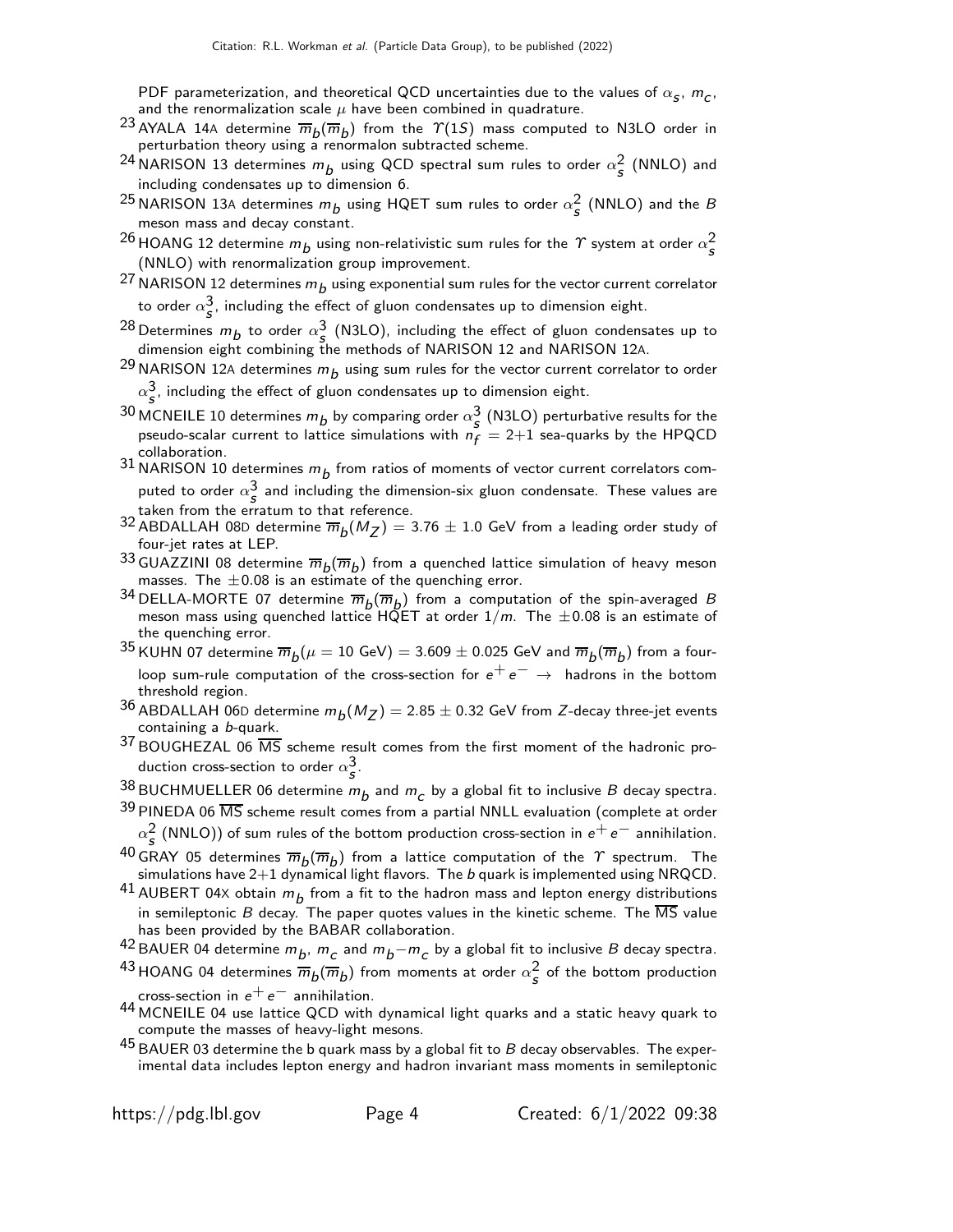- $B \to X_c \ell \nu_\ell$  decay, and the inclusive photon spectrum in  $B \to X_s \gamma$  decay. The theoretical expressions used are of order  $1/\mathsf{m}^{3}$ , and  $\alpha_{s}^{2}$  $\frac{2}{s}\beta_0$ .
- $^{46}$ BORDES 03 determines m $_b$  using QCD finite energy sum rules to order  $\alpha_s^2$  $\frac{z}{s}$ .
- $^{47}$  CORCELLA 03 determines  $\overline{m}_b$  using sum rules computed to order  $\alpha_s^2$  $\frac{2}{s}$ . Includes charm quark mass effects.
- 48 DEDIVITIIS 03 use a quenched lattice computation of heavy-heavy and heavy-light me-
- son masses.<br><sup>49</sup> EIDEMULLER 03 determines  $\overline{m}_b$  and  $\overline{m}_c$  using QCD sum rules.<br>-^
- $^{50}$  ERLER 03 determines  $\overline{m}_b$  and  $\overline{m}_c$  using QCD sum rules. Includes recent BES data.
- $^{51}$  MAHMOOD 03 determines  $m_b^{1S}$  by a fit to the lepton energy moments in  $B\to~X_{\cal C}\ell\nu_{\ell}$ decay. The theoretical expressions used are of order  $1/\mathsf{m}^{3}$  and  $\alpha_{s}^{2}$  $\frac{2}{s}\beta_0$ . We have converted
	- their result to the  $\overline{\text{MS}}$  scheme.
- $^{52}$ BRAMBILLA 02 determine  $\overline{m}_b(\overline{m}_b)$  from a computation of the  $\varUpsilon(1S)$  mass to order  $\alpha_{\mathcal{S}}^4$ , including finite  $m_{\mathcal{C}}$  corrections.

 $^{53}$  PENIN 02 determines  $\overline{m}_b$  from the spectrum of the  $\varUpsilon$  system.

## $m_b/m_s$  MASS RATIO

| <i>VALUE</i>     | DOCUMENT ID | <i>TFCN</i> |       |
|------------------|-------------|-------------|-------|
| $53.94 \pm 0.12$ | $1$ BAZAVOV | 18          | I ATT |

 $1$ BAZAVOV 18 determine the quark masses using a lattice computation with staggered fermions and four active quark flavors for the  $u$ ,  $d$ ,  $s$ ,  $c$  quarks and five active flavors for the b quark.

## b-QUARK REFERENCES

| NARISON        | 20   | PL B802 135221       | S. Narison                                         | (MONP)                 |
|----------------|------|----------------------|----------------------------------------------------|------------------------|
| ABRAMOWICZ 18  |      | EPJ C78 473          | H. Abramowicz et al. (H1 and ZEUS Collabs.)        |                        |
| BAZAVOV        | 18   | PR D98 054517        | A. Bazavov et al. (Fermilab Lattice, MILC, TUMQCD) |                        |
| NARISON        | 18A  | IJMP A33 1850045     | S. Narison                                         | (MONP)                 |
| NARISON        | 18B  | PL B784 261          | S. Narison                                         | (MONP)                 |
| PESET          | 18   | JHEP 1809 167        | C. Peset, A. Pineda, J. Segovia                    | (BARC, TUM)            |
| BENEKE         | 16   | PoS RADCOR2015 035   | M. Beneke et al.                                   |                        |
| KIYO           | 16   | PL B752 122          | Y. Kiyo, G. Mishima, Y. Sumino                     |                        |
| ALBERTI        | 15   | PRL 114 061802       | A. Alberti <i>et al.</i>                           |                        |
| BENEKE         | 15   | NP B891 42           | M. Beneke et al.                                   |                        |
| COLQUHOUN      | 15   | PR D91 074514        | B. Colquhoun et al.                                | (HPQCD Collab.)        |
| DEHNADI        | 15   | JHEP 1508 155        | B. Dehnadi, A.H. Hoang, V. Mateu                   |                        |
| ABRAMOWICZ 14A |      | JHEP 1409 127        | H. Abramowicz et al.                               | (ZEUS Collab.)         |
| AYALA          | 14A  | JHEP 1409 045        | C. Ayala, G. Cvetic, A. Pineda                     |                        |
| BERNARDONI     | - 14 | PL B730 171          | F. Bernardoni et al.                               | (ALPHA Collab.)        |
| PENIN          | 14   | JHEP 1404 120        | A.A. Penin, N. Zerf                                |                        |
| LEE            | 130  | PR D87 074018        | A.J. Lee <i>et al.</i>                             | (HPQCD Collab.)        |
| LUCHA          | 13   | PR D88 056011        | W. Lucha, D. Melikhov, S. Simula                   | $(VIEN, MOSU+)$        |
| NARISON        | 13   | PL B718 1321         | S. Narison                                         | (MONP)                 |
| NARISON        | 13A  | PL B721 269          | S. Narison                                         | (MONP)                 |
| BODENSTEIN     | 12   | PR D85 034003        | S. Bodenstein et al.                               | $(CAPE, VALE, MAINZ+)$ |
| DIMOPOUL       | 12   | JHEP 1201 046        | P. Dimopoulos et al.                               | (ETM Collab.)          |
| HOANG          | 12   | JHEP 1210 188        | A.H. Hoang, P. Ruiz-Femenia, M. Stahlhofen         | $(WIEN+)$              |
| NARISON        | 12   | PL B707 259          | S. Narison                                         | (MONP)                 |
| NARISON        | 12A  | PL B706 412          | S. Narison                                         | (MONP)                 |
| LASCHKA        | 11   | PR D83 094002        | A. Laschka, N. Kaiser, W. Weise                    |                        |
| AUBERT         | 10A  | PR D81 032003        | B. Aubert et al.                                   | (BABAR Collab.)        |
| MCNEILE        | 10   | PR D82 034512        | C. McNeile et al.                                  | (HPQCD Collab.)        |
| NARISON        | 10   | PL B693 559          | S. Narison                                         | (MONP)                 |
| Also           |      | PL B705 544 (errat.) | S. Narison                                         | (MONP)                 |
| CHETYRKIN      | 09   | PR D80 074010        | K.G. Chetyrkin et al.                              | (KARL, BNL)            |
| ABDALLAH       | 08D  | EPJ C55 525          | J. Abdallah et al.                                 | (DELPHI Collab.)       |
| GUAZZINI       | 08   | JHEP 0801 076        | D. Guazzini, R. Sommer, N. Tantalo                 |                        |